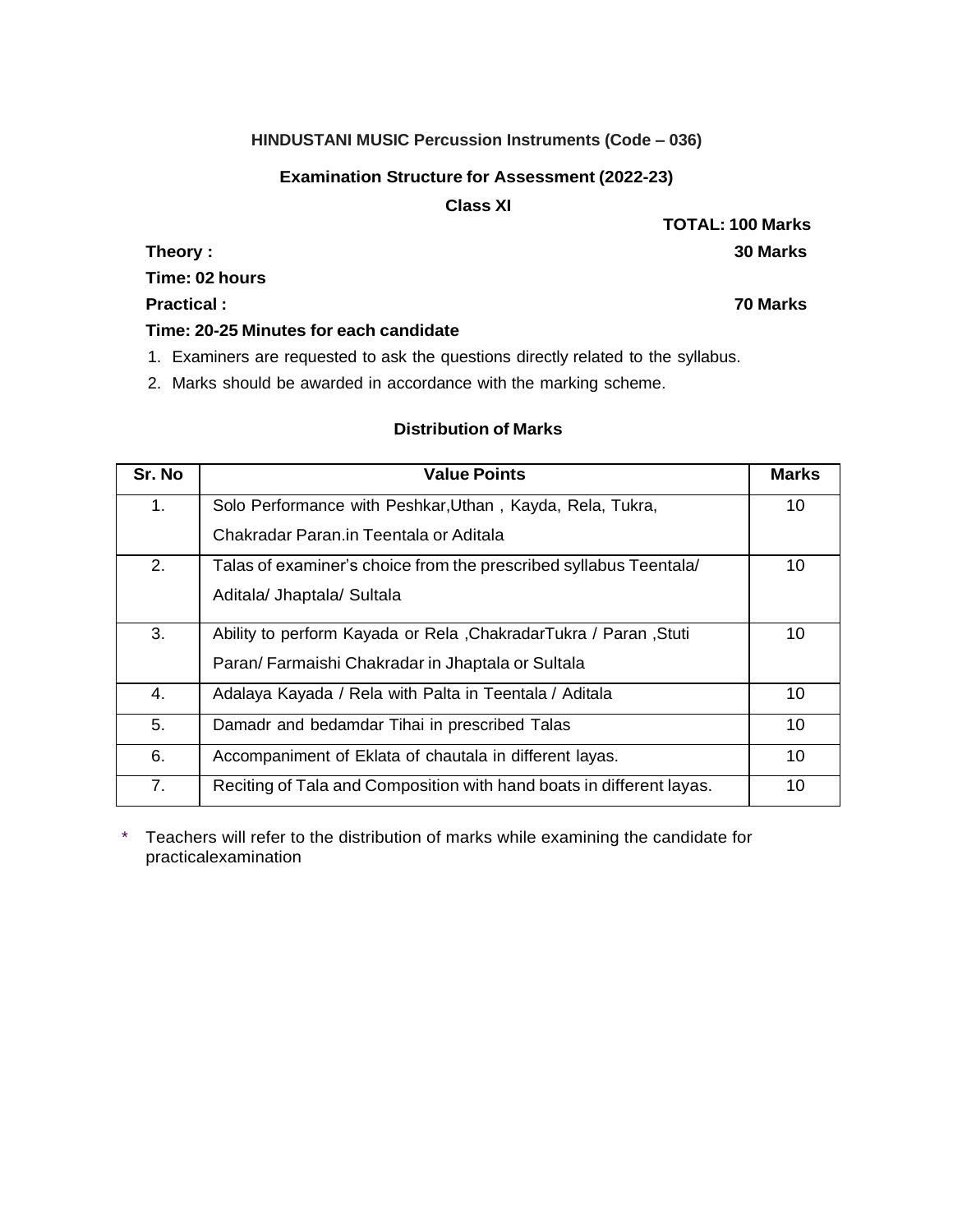# **HINDUSTANI MUSIC Percussion Instruments (Code – 036) Examination Structure for Assessment (2022-23) Class XII**

**Time: 02 hours**

**Practical (External Assessment) 70 Marks**

**Time: 20-25 Minutes for each candidate**

- 1. Examiners are requested to ask the questions directly related to the syllabus.
- 2. Marks should be awarded in accordance with the marking scheme.

## **Distribution of Marks**

| Sr. No | <b>Value Points</b>                                           |    |
|--------|---------------------------------------------------------------|----|
|        |                                                               |    |
| 1.     | Tuning of Instrument and questions regarding instrument       | 10 |
| 2.     | Ability to perform choice Raga performance with Peshkar,      | 20 |
|        | Utham, Kayda, Rela, Tukra, Chakradar, Param and Gat in any    |    |
|        | prescribed Talas:                                             |    |
|        | Teentala / Aditala                                            |    |
|        | Rupak / Tevra                                                 |    |
| 3.     | Tala of Examiner's choice from the prescribe syllabus         | 15 |
| 4.     | Accompaniment of Ektala/chautal in viambit&DrutLaya           | 10 |
| 5.     | Reciting of Tala and composition with hand beats in different | 10 |
|        | layas                                                         |    |
| 6      | <b>Practical file</b>                                         | 5  |

\* External examiner will refer to the distribution of marks while examining the candidate for practical examination.

**TOTAL: 100 Marks Theory : 30 Marks**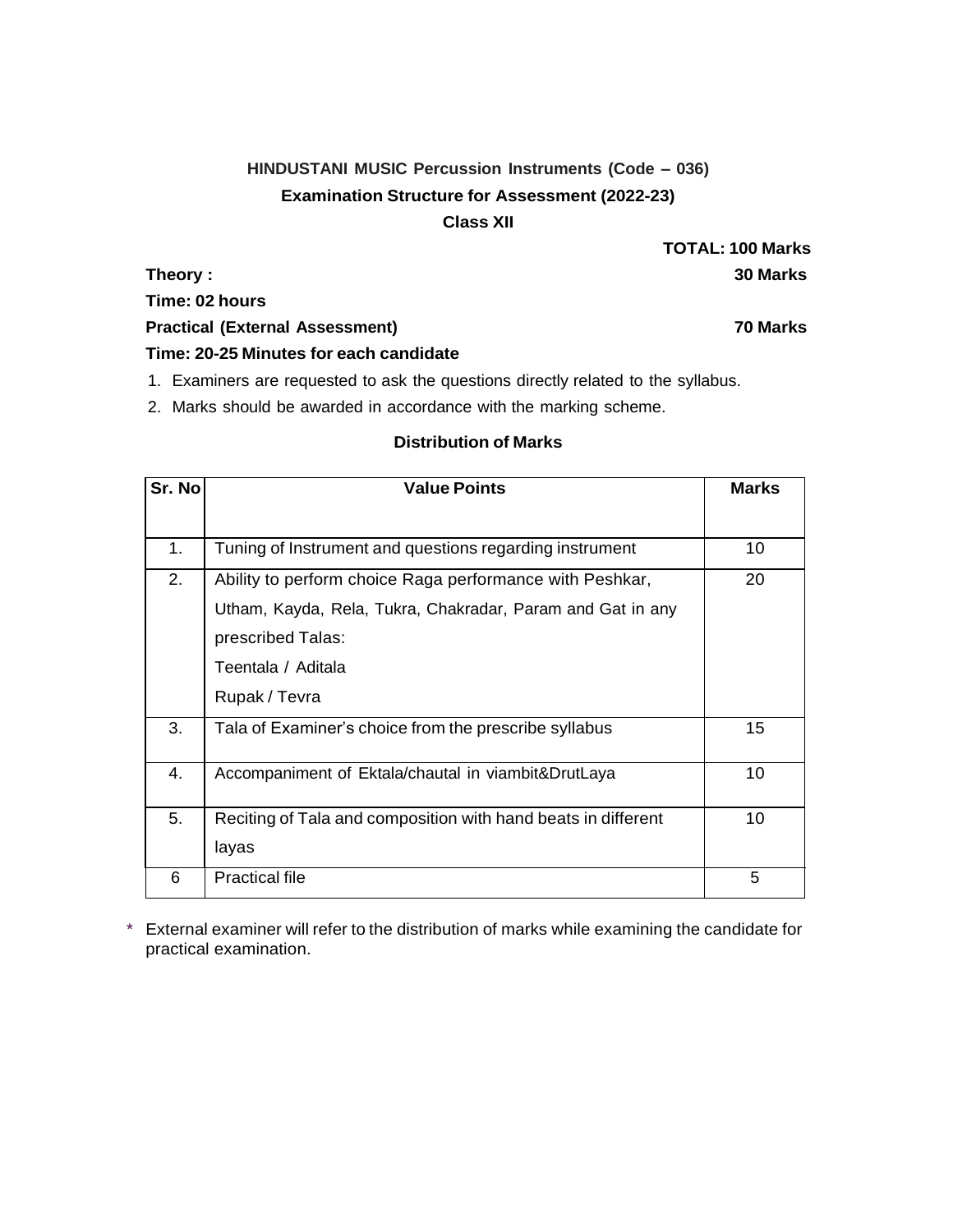# **HINDUSTANI MUSIC Percussion (CODE NO. 036) CLASS – XI (2022-23) (THEORY) Course Structure**

# **60 Periods**

## **Time: 02 hours**

- 1. Questions to be set with internal choice covering the entire syllabus unitwise
- 2. Candidate has to attempt at least one question from eachunit.

## **Distribution of Marks**

| No. | <b>Units</b>                                                                                                                       | No.of          | <b>Marks</b> |
|-----|------------------------------------------------------------------------------------------------------------------------------------|----------------|--------------|
|     |                                                                                                                                    | <b>Periods</b> |              |
|     |                                                                                                                                    | (40)           |              |
|     | Unit 1                                                                                                                             | 10             |              |
| 1.1 | Description of the Talas prescribed for Class XI.                                                                                  | 04             | 06           |
| 1.2 | Description of the following: Kala, Laya Sangeet                                                                                   | 06             |              |
|     | Unit 2                                                                                                                             | 05             | 06           |
| 2.1 | Brief knowledge of Natyashastra with special reference to<br>Awanaddh Vadya.                                                       | 05             |              |
|     | Unit 3                                                                                                                             | 05             | 06           |
| 3.1 | Short life sketch of Kudau Singh, Nana Panse,                                                                                      | 05             |              |
|     | Unit 4                                                                                                                             | 10             | 06           |
| 4.1 | Brief knowledge on Banaras Gharana                                                                                                 | 05             |              |
| 4.2 | Salient feature of Kudau Singh Gharana of Pakhawaj                                                                                 | 05             |              |
|     | Unit 5                                                                                                                             | 10             | 06           |
| 5.1 | Ability to write in notation of the prescribed Talas and<br>compositions in Thah (Barabar), Dugun, Chaugunlaya.                    | 05             |              |
| 5.2 | Ability to do Tala Notation of compositions in prescribed Talas.<br>Prescribed Talas: Teentala or Adi Tala Jhaptala orSul<br>tala. | 05             |              |

### **Theory : 30 Marks**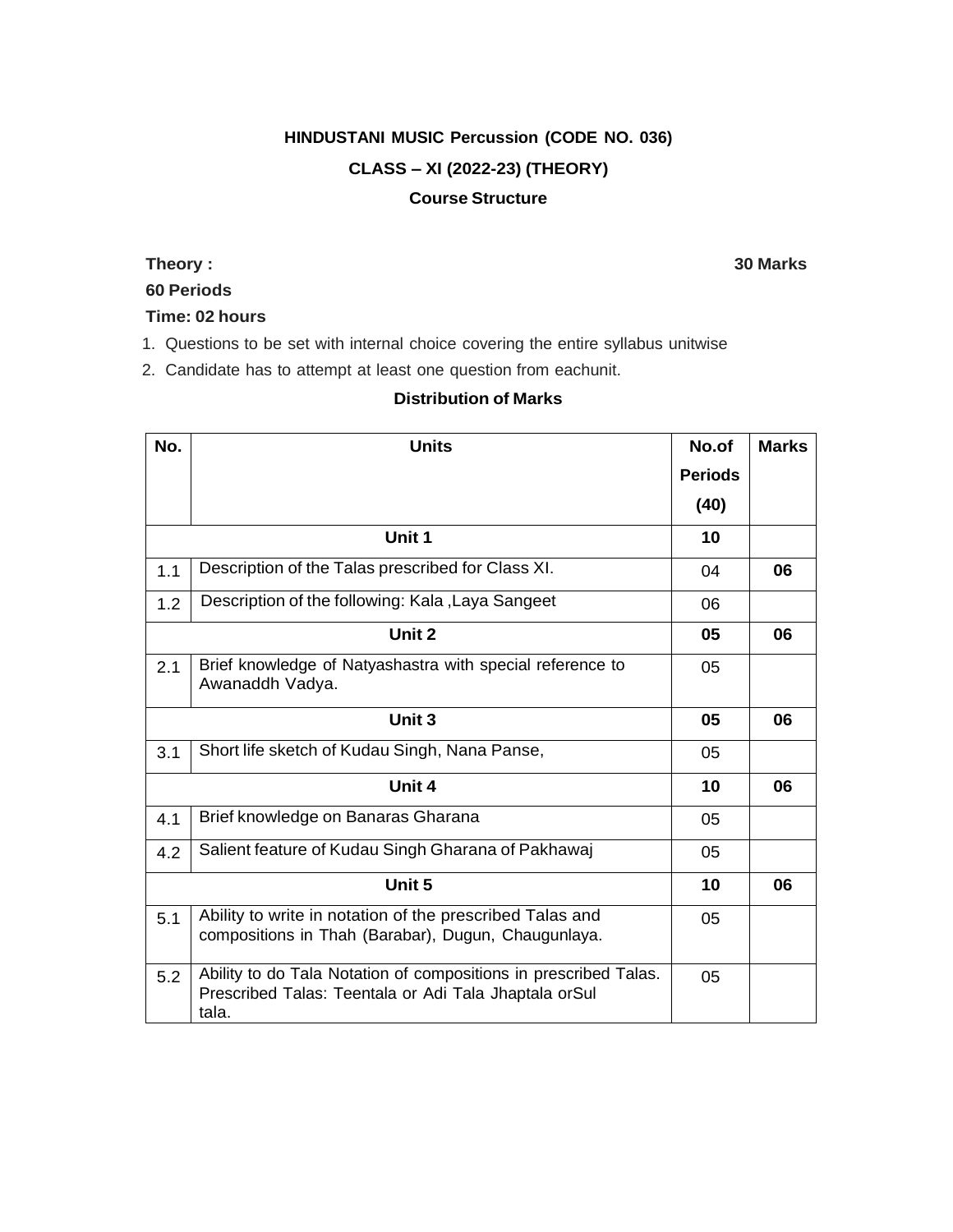# **Class- XI**

# **Practical-100 Periods 70 Marks**

## **Course Structure**

| S.No | <b>Topics</b>                                                                                       | No. of            |
|------|-----------------------------------------------------------------------------------------------------|-------------------|
|      |                                                                                                     | periods 100       |
| 1.   | Knowledge of Playing Thekas of Teentala or Adi Tala,                                                | 18                |
|      | Jhaptala or Sultala, Ektala or Chautala.                                                            |                   |
| 2.   | Ability to play One Kayadas / Relas two Chakradar                                                   | 18                |
|      | Tukras or Parans, two Sadharan Tukras or Paranin                                                    |                   |
|      | Jhaptala or Sultala.                                                                                |                   |
| 3.   | Ability to play two advance Kayadas, oneRela, two<br>Chakardar Tukras or Parans, inTeentala/Aditala | 25                |
| 4.   | Knowledge of playing Bedam Tihai in prescribed Talas                                                | 05                |
| 5.   | Accompaniment of Vocal or Instrumental Music with<br>Ektala or Chautala in different layas.         | 12                |
| 6.   | Solo performance of 10-15 minutes in                                                                | $12 \overline{ }$ |
|      | Teental/Aditala.                                                                                    |                   |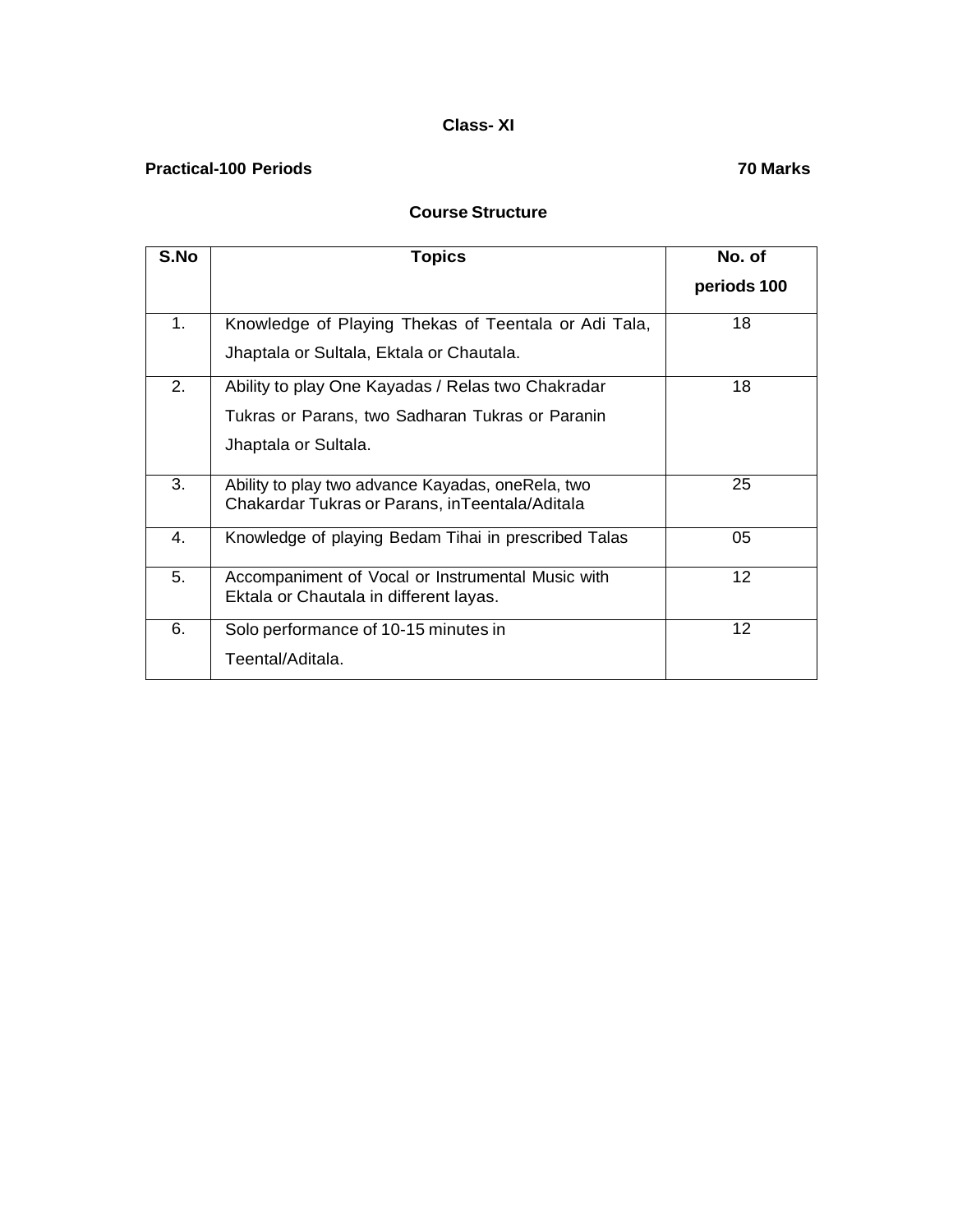# **HINDUSTANI MUSIC PERCUSSION INSTRUMENTS (Code – 036)**

### **Examination Structure for Assessment**

### **Class XII**

# **Time: 02 hours**

**1.** Questions to be set with internal choice covering the entire syllabus unit wise

**2.** Candidate has to attempt at least one question from each unit.

# **Distribution of Marks**

| No. | <b>Units</b>                                                                                                                           | <b>No. of Periods</b> | <b>Marks</b> |
|-----|----------------------------------------------------------------------------------------------------------------------------------------|-----------------------|--------------|
|     |                                                                                                                                        | 40                    | 30           |
|     | Unit 1                                                                                                                                 | 08                    | 06           |
| 1.1 | Short notes of the following Uthan.                                                                                                    | 03                    |              |
| 1.2 | Comparative study of the following:                                                                                                    | 05                    |              |
|     | Chautala-Ektala                                                                                                                        |                       |              |
|     | Jhaptala-Sultala                                                                                                                       |                       |              |
|     |                                                                                                                                        |                       |              |
|     | Unit 2                                                                                                                                 | 08                    | 06           |
| 2.1 | Layakari and its varieties                                                                                                             | 05                    |              |
| 2.2 | Brief description of Gharanas of Tabla or Pakhawaj                                                                                     | 03                    |              |
|     | Unit 3                                                                                                                                 | 05                    | 06           |
| 3.1 | History of Tabla                                                                                                                       | 05                    |              |
|     | Unit 4                                                                                                                                 | 09                    | 06           |
| 4.1 | Biographies of Pandit Kishan Maharaj, and Ustad<br>Zakir Hussain                                                                       | 04                    |              |
| 4.2 | Silent feature of style and biography Raja Chatrapati<br>Singh, Guru Purushotam Das.                                                   | 05                    |              |
|     | Unit 5                                                                                                                                 | 10                    | 06           |
| 5.1 | Writing notation of the prescribed Talas and<br>compositions                                                                           | 08                    |              |
| 5.2 | Recognition of Talas from given portion of the<br>Thekas and compositions.<br>Prescribe Talas: Teentala or Adi tala, Rupak or<br>Tevra | 02                    |              |

# **Theory : 30 Marks**